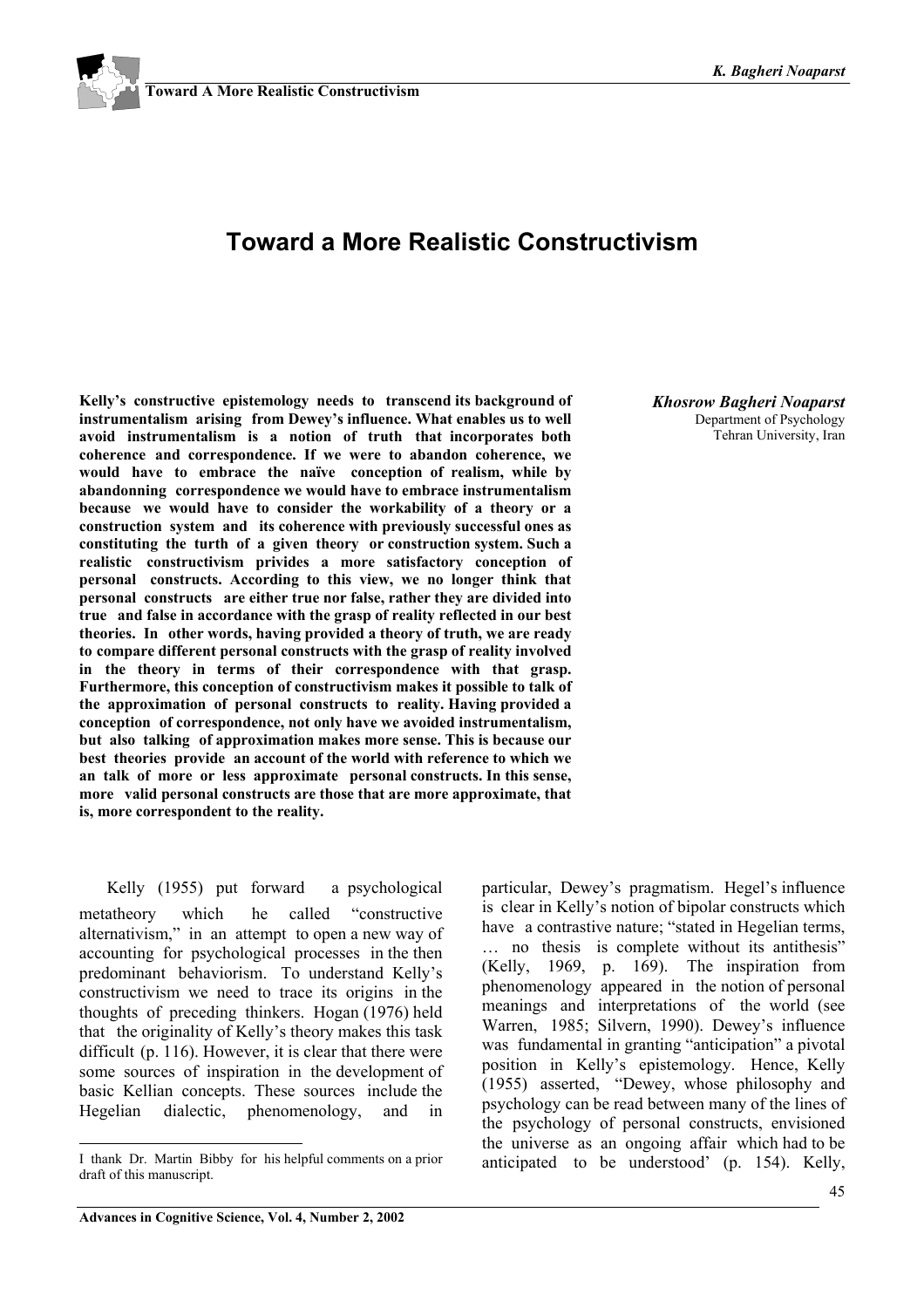however, went beyond that and considered anticipation as an orientation in people's whole life, rather than merely in understanding events (p. 159; see also Novak, 1983).

Some Kellians have considered Kelly's constructivism in congruence with recent developments in epistemology. What is essential for this paper is the compatibility of Kelly's theory with realism in its contemporary developments. In what follows, I will first briefly deal with epistemological characteristics of constructivism in general and Kelly's constructivism in particular. Then I will show that Kelly's epistemological view explicitly rejects at least some forms of realism. Further, it will be argued that Kelly's constructivism has approached instrumentalism, due to the influences of Dewey, leading it to suffer from epistemological problems. Finally, I will try to show that a Kellian kind of constructivism is compatible with a sophisticated form of realism.

Before going into the discussion, it would be useful to acknowledge that various attempts have been made to show that Kelly's view is in congruence with contemporary developments in epistemology. Some have concentrated on Kelly's rejection of the positivistic doctrine of separating fact and theory. These authors have tried to show that Kelly's view possesses the strengths of what are now called postpostivist views. Mancini and Semerari (1988), for instance, suggested that Kelly is comparable to Popper in taking a constructive position about knowledge, in that Kelly did in psychology what Popper did in epistemology. According to Mancini and Semerari, both Kelly and Popper held that our observations are shaped by our theories, rather than vice versa. Furthermore, they both believed that knowledge is not the product of recurrent experience; it is , rather, a process due to the knowing system generating better and more predictive constructs when the old ones are "falsified" (in Popper's terms) or "invalidated" (in Kelly's terms). Similarly, Rowe (1993) suggested that Kelly and Popper are comparable in that both see dismissing incoherence as the way toward validating constructs. In other words, as Popper stated, because of the problems associated with verificationism, direct validation of hypotheses or constructs is not possible. Instead, one should appeal to an indirect way of validation by means of dismissing the incoherence of constructs rather than proving their coherence. In keeping with these positions, Neimeyer (1993) held that personal construct theory is compatible with a postmodern

rejection of a positivist view of objectivity, and knowledge claims are excluded on the basis of their internal coherence, utility, and "fit" with social consensus.

In the same vein, in criticizing naïve conceptions of correspondence theory, Tschudi (1983) explained that fact and theory are not separable and, hence, that objective verification is not possible.

On the other hand, W. G. Warren (1985) maintained that personal construct theory is compatible with realism. Even though he argued that Kelly rejected ontological realism, W. G. Warren  $(1991)^1$  contends that Kelly's view is in congruence

with epistemological realism which deals with the validity of ideas. However, I will argue in what follows that early pragmatists' influence on personal construct theory has left it open to the charge of instrumentalism. Contrary to W. G. Warren's argument, this makes compatibility of Kelly's constructivism and epistemological realism difficult. However, I will show that personal construct theory is not incompatible with a sophisticated conception of realism and correspondence theory of truth. Personal construct theory needs to incorporate this realistic element to avoid instrumentalism as new conceptions of pragmatism, such as Quine's (1960), have embraced such a realism.

Let me explain briefly some "isms" with which I will deal during the discussion. Instrumentalism is a view in epistemology which emphasizes the workability of ideas and theories. According to this view, the mind is active rather than passive, and accordingly an idea is a plan that is projected on the world. Epistemologically speaking, instrumentalism holds that workability of theories constitutes their truth. That is to say, a workable theory is true because it works.

A further view is naïve realism. According to this approach, the mind is passive so that ideas can be seen as photographs of things. The epistemology of this kind of realism holds that a true idea or theory is one that corresponds to the objective reality in the world. On the other hand, what I will call sophisticated realism is a realistic view which is not inconsistent with holding the mind as an active and dynamic system. This kind of realism also sees truth as a matter of correspondence between ideas and reality. However, contrary to the naïve realism, it is denied that correspondence could be held between ideas and facts themselves. Rather, because the mind has no direct access to the reality, the

l

 $<sup>1</sup>$  I owe this point to the editorial comments on this paper.</sup>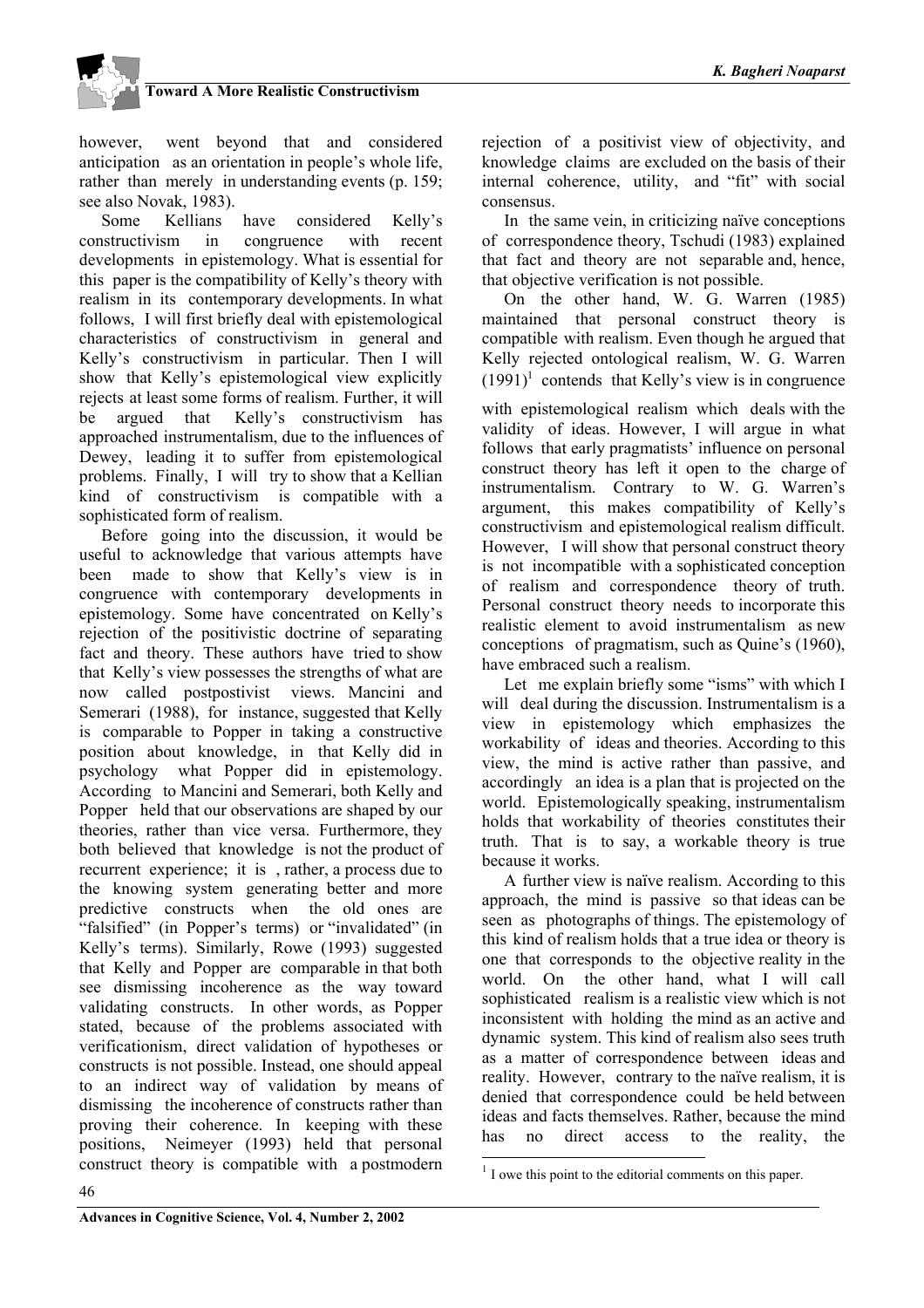

correspondence can occur only between ideas and purported facts. However, sophisticated realism is different from idealism on the grounds that the former takes evidence into account in preferring one grasp of reality to another. Nevertheless, the theory of evidence and the theory of truth are kept apart. Evidence does not indicate correspondence; it is only a way for preferring a theory to another. A preferred theory provides a ground for talking of correspondence between our ideas and facts purported by the theory. Whenever the theory's grasp of reality is changed by further evidence, new sets of correspondence will occur.

### **Constructive Epistemology**

According to constructivism, in general, one has no direct access to facts. Instead, people's constructs always mediate between them and reality. To put it another way, a common feature of constructivism is its emphasis on the role the mind plays in our experiences. The mind is not a passive mirror of the world; rather, it is an active source in shaping our perceptions, conceptions, feelings, and so forth. In this, constructivism is in sharp contrast to positivism according to which facts are in our direct access. Thus, as constructivist, Kelly parted with positivism even though he asserted that he adopted "the abstract features of Comte's system' (1995, p. 17). In fact, one of the important contributions of personal construct theory to psychology is that it rejects the positivistic conception of objectivity and theory-free facts.

Fransella (1988) maintained that personal construct theory has been radical in challenging the Newtonian conception of science in psychology since 1955 (p. 30). According to Fransella, Kelly questioned the Newtonian view by showing that *truth* is not achieved simply by accumulating bits of facts; a view that he called "accumulative fragmentalism." Similarly, W. G. Warren (1985) argued that Kelly's matatheory is in congruence with major developments in epistemology in rejecting positivism. Of the most importance is the notion of theory-ladenness of observations and facts which is evident in the role that models and paradigms play in science (Kuhn, 1970), as well as in social and political aspects of our lives (Feyerabend, 1975). According to Feyerabend, theoretical anarchism, rather than law and order, is the key notion to be used in understanding scientific work. He argued that there is no such thing as the scientific method, and maintained that in science "anything goes." What Feyerabend tried to show was that social and

cultural influences, rather than a built-in method, are the most significant sources of scientific work. In a similar way, Kelly held that people, as scientists, construe or put an interpretation on what they want to study. That is to say, there is no construction-free observation or behavior. Psychologists' behavior, as well as their subjects', is construction-laden. What is particularly important for Kelly are the personal, rather than cultural, constructions of the scientist. Parallel to Feyerabend's theoretical anarchism, to put it in McWilliams's (1988) terms, one might talk of "personal anarchism" in Kelly's theory. This indicates that Kelly has tried to deinstitutionalise the person's psychological processes. As a result, what is going on the person is a constant revision of constructions and meanings (see also Rowe, 1993, pp. 12-3).

There are different accounts of the mind's activity. Kant, for instance, explained it in terms of some a priori forms that the mind imposes upon the content of experiences. That is to say, categories, such as *time*, *space*, and *causality* are necessarily prior to sensing data. Furthermore, on the Kantian account, the a priori forms are stable and universal. As a constructivist, Piaget (1972), contrary to Kant, held that constructs are not a priori and stable. Rather, he considered time, causality, and so on, as constructs which develop out of the child's experience. While there are similarities between Piaget's constructivism and that of Kelly, some believe that there are considerable differences between them. P. Salmon (1970), for instance, maintained that a kind of absolute view of truth is involved in Piaget's constructivism (p. 214). This is because, according to P. Salmon, Piaget assumed that we can represent the outer reality throught two halves of the adaptation process, namely assimilation and accommodation. In contrast, personal constructivists deny such an access to the reality and see our grasp of it in constant revision. Admitting some ambiguity in Piaget's experessions, Soffer (1993) defended Piaget against this accusation (p. 67). According to him, Piaget, in fact, held constructs to be personal that happen to be similar in people in general. Yet, Soffer admitted that Piaget's constructivism deals with superordinate constructs in an abstract manner, while Kelly's concern subordinate levels and personal aspects of constructs (pp. 74-75).

Not only is it essential in Kelly's constructivism that it is personal, but also "alternativism" is a pivotal point in his constructivism. Hence, Kelly (1963) stated, "There are *always* some *alternative*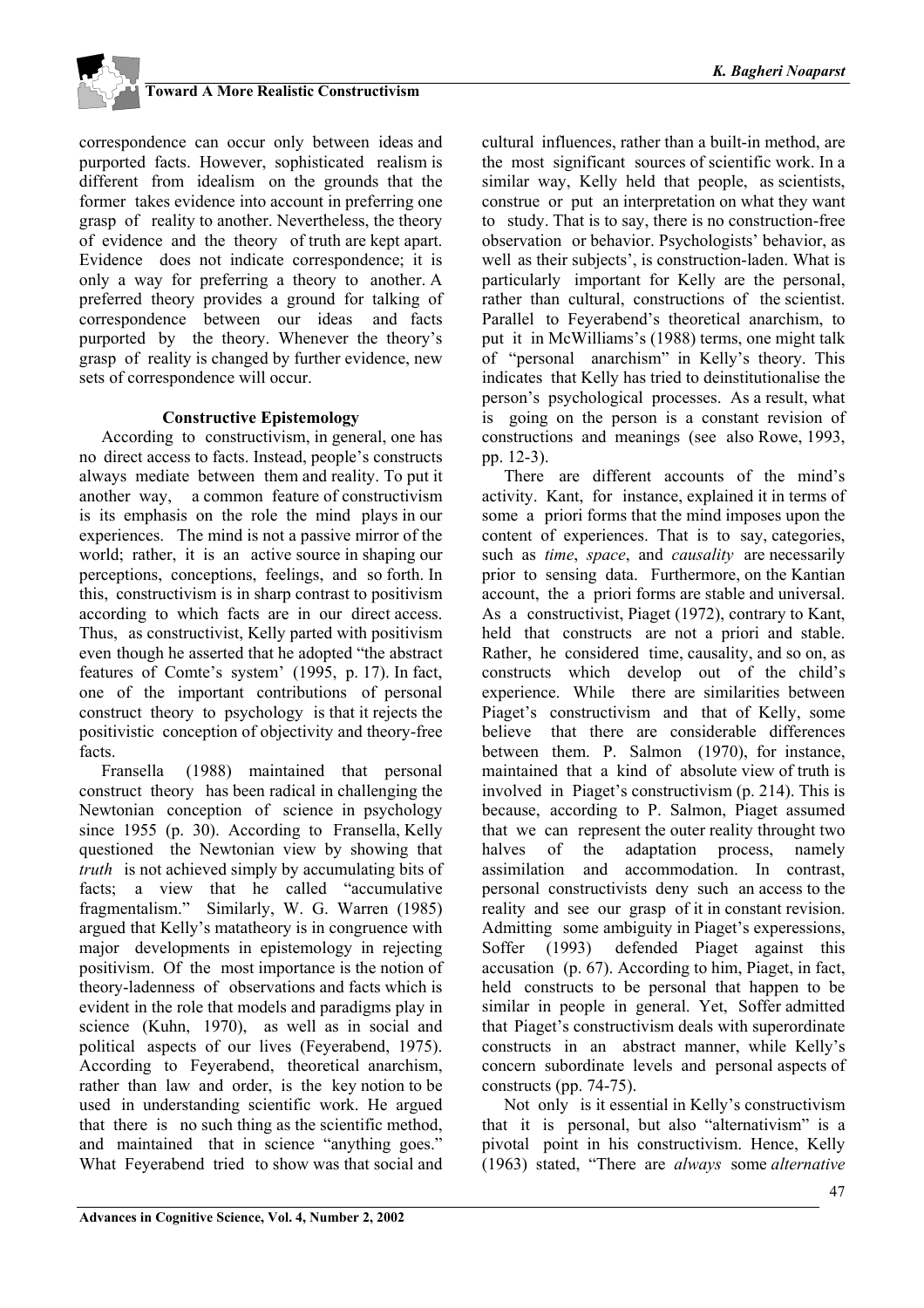

*constructs* available to choose among in dealing with the world" (p. 15, emphasis added). In this connection, he explained:

Like other theories, the psychology of personal constructs is the implementation of a philosophical assumption. In this case, the assumption is that whatever nature may be, or howsoever the quest for truth will turn out in the end, the events we face today are subject to as great a variety of constructions as our wits will enable us to contrive… all our present perceptions are open to question and reconsideration and it does broadly suggest that even the most obvious occurrences of everyday life might appear utterly transformed if we were inventive enough to construe them differently (1970, p. 1).

Alternativism is quite clear in Kelly's expression that, being "inventive enough," one can "construe" events and reality differently. Accordingly, a person's constructs refer to certain interpretations of events which could be the subject of interpretations of a different kind. This reliance on interpretation has led some (e.g., Silvern, 1990; Taylor, 1990) to understand Kelly as belonging to the hermeneutic tradition. According to hermeneutics, the meaning of one's behavior is relative to one's interpretations' in other words, one's behavior is international. Taylor maintained that Kelly's fundamental postulate is hermeneutical in essence. The postulate reads, "A person's processes are psychologically channelized by the ways in which he anticipates events" (Kelly, 1963, p. 46). For Taylor, the phrase "anticipates events" indicates that intentinality is involved in the person's psychological processes.

Similarly, Viney (1992), who has applied personal construct psychology (PCP) in psychotherapy, explained that one of the assumptions of PCP concerns the importance of stories (p. 298). Accordingly, scientists tell stories, as well as the people who they study. She held that investigation in accordance with PCP requires us to consider both researchers and subjects as people who "construe and create meaning, with specific meaning in mind." As this assumption indicates, people's behavior is international. In congruence with hermeneutics, this assumption shows that personal construct theorists hold the person's activity as a text or a story, or more precisely, they consider one's activity as one's enactments of one's story. Hence, both personal construct psychologists

and those who hold a hermeneutic approach assume that we can make people's behavior intelligible by appealing to the underlying meanings or constructions on the ground that their behavior is a function of these meanings or constructions.

Where does PCP part with hermeneutics? Partly, this is in the ways of validating epistemic virtues of personal interpretations and constructs. According to PCP, the two main criteria for validating a construct are, first, its workability and, second, its coherence with the existing constructions of the person or the society. In this, Neimeyer (1993) explained:

The viability of any given construction is a function of its *consequences* for the individual or group that provisionally adopts it … as well as its overall coherence with the larger system of personally or socially held beliefs into which it is incorporated (p. 222, emphasis added).

Workability of a construct, namely the consequences that it brings about, and its holistic characteristic, namely its coherence with other constructions, are what determine the validity of constructs. (Neimeyer's position here is not inconsistent with his emphasis on dismissing incoherence rather than directly proving coherence, as is explained in the next section). The hermeneutic view equally emphasizes the notion of coherence as, according to it, understanding part of a text is not possible without taking into account its relevance to the text as a whole. Similarly, this view requires that understanding people's behavior is not possible without putting it in the context of their overall interpretation system. However, so far as the criterion of consequences or workability of personal interpretations and constructs is concerned, it is what distinguishes Kelly's constructive epistemology.

### **Constructive Epistemology and Realism**

On an ontological level, Kelly holds that there is an independent reality, even though on an epistemological level, he believes that we have access to that reality only through our constructs. This conception is in line with Kant's critical philosophy which distinguishes between noumenal and phenomenal realities. That is why some (e.g., Mahony, 1988; Neimeyer, 1993) talk of Kelly as a 'critical realist' or a "critical constructivist." To say that Kelly is a critical realist is not inconsistent with his rejection of what he called realism. By realism he meant those reductive views that do not consider the person as a person; rather they reduce the person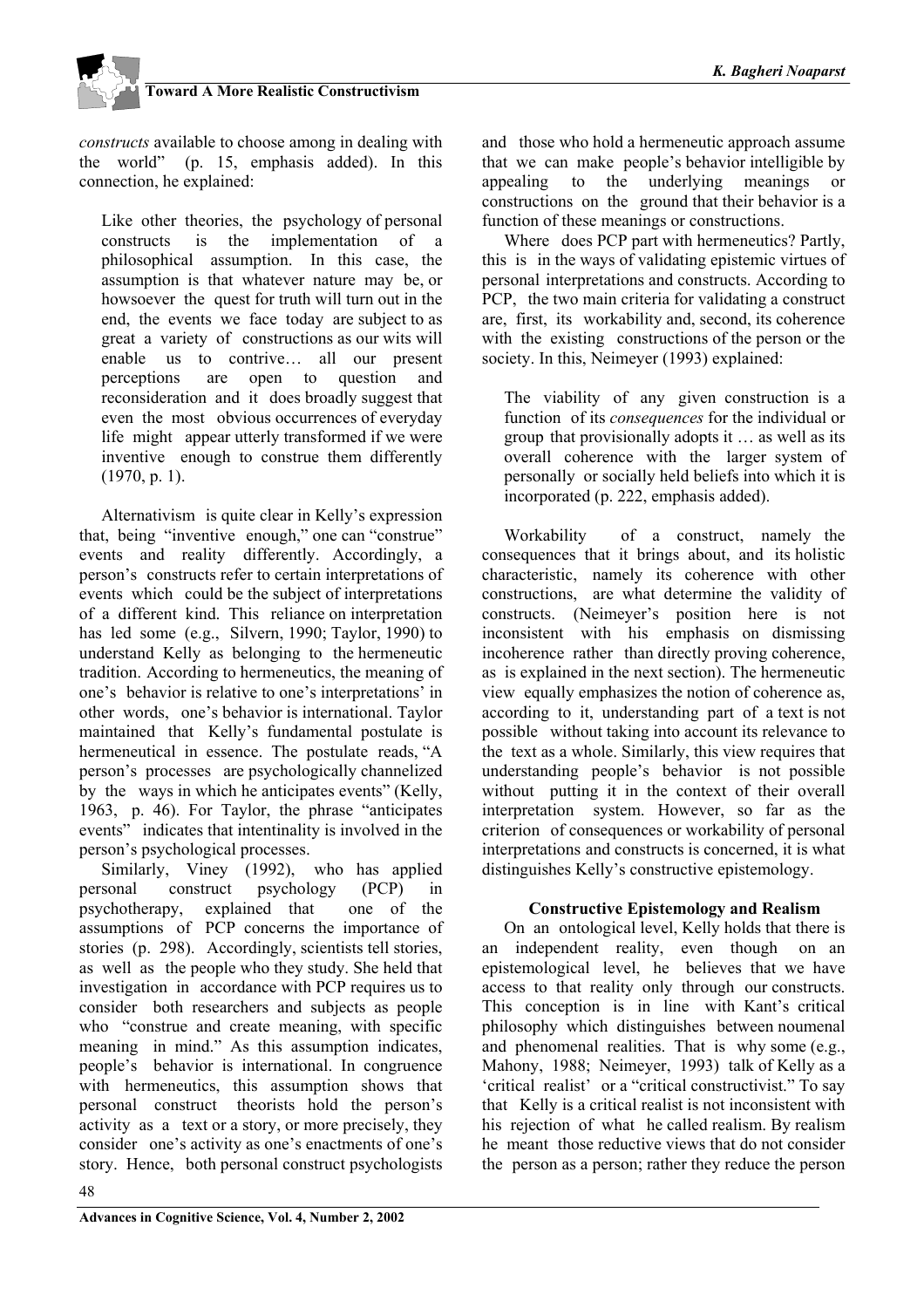to some of his aspects. Referring to the necessity of "anticipation" for understanding events, he stated:

Such thinking stands in sharp contrast to the kind of realism which insists that if a thing is a spade, it is nothing but a spade: if a person is a schizophrenic, he is nothing but a schizophrenic; if the heart is a physiological organ, it is nothing but a physiological organ, and it cannot be construed as a psychological organ; if an event is a catastrophe, it is nothing but a catastrophe, if a man is an enemy, he is nothing but an enemy (1963, p. 154).

According to Kelly, the universe is an ongoing affair that we understand by anticipating it. He held this point to be against the above-mentioned realism on the grounds that there could be different ways of anticipating the same event. What is involved in this conception of realism is a way of using constructs which he called "pre-emptive," for which he held a limited value. In this manner of dealing with constructs, a person preempts given elements for exclusive membership of a construct. For instance, a person may hold, "Anything which is a ball can be nothing but a ball." Still, there is a further manner of dealing with constructs for which constructive alternativism holds only a limited value, namely the so-called "constellatory construct." In this manner, a person admits the elements as members of other constructs but in a dogmatic way. This kind of construct is a characteristic of stereotyped and dogmatic thinking. Accordingly, "Anything which is a ball must also be something which will bounce" (1963, pp. 153-155).

The preferred type of construct for personal construct theory is "propositional construct." The elements of this construct take part in other constructs. Here, the example of ball is this "Any roundish mass may be considered, among other things, as a ball" (p. 155). To say that propositional constructs are preferred, does not indicate that a person must not appeal to the other two kinds of constructs at all. Rather, for practical reasons, it might be necessary for a person to construe something temporarily in a preemptive or constellatory fashion. In Kelly's example, when one is playing baseball, one has to consider the ball as nothing but a ball; otherwise one cannot take part in the game. Nevertheless, it must be possible for the person to change his position on the dimension of the construct "pre-emptive and constellatory versus propositional" from the first pole to the second,

namely propositional construct. Otherwise, it will not be possible to anticipate events in more fruitful ways. Accordingly, constructive epistemology rejects realism on the ground that it prevents us from using propositional constructs.

Criticizing clinical derivatives of realsim, Neimeyer (1993) considered their inadequacy to be due to their reliance on the correspondence theory of truth. Referring to these conceptions of mental health, he stated:

This implies a correspondence theory of truth, which holds that the validity of one's belief systems is determined by their degree of "match" with the real world, or at least with the "facts" as provided by one's senses (p. 222).

However, he held that in the postmodern era, the important feature of which is the pluralism of beliefs, it is not defensible to talk of "reality contact" as the criterion of mental health. Postmodern psychotherapies, namely "constructivist therapies [,] are united in their rejection of a correspondence theory of truth and its corollary assumption that any beliefs that fail to correspond to objective reality are, by definition, dysfunctional."

### **Constructive Epistemology and Instrumentalism**

An important advantage of Kelly's constructive epistemology lies in its rejection of positivism. As explained above, this epistemology denies any direct relationship to reality and sees reality as accessible only by means of "versions" of it called constructs. However, if we are not cautious in rejecting realism and if we do not keep a sophisticated type of realism (for which I will argue in the last section of this paper), we might fall into the trap of instrumentalism. I am going to argue in what follows that Kelly's constructive epistemology has approached instrumentalism.

An instrumentalist explains the significance of theoretical terms purely in terms of prediction. Accordingly, a scientific theory is merely a set of rules that makes observable prediction possible. In this sense, the issue is whether a scientific theory is adequate or inadequate, rather than being true or false (see Suppe, 1977, p. 29). Recent developments in epistemology have shown that instrumentalism is not an adequate position. A theory with ability to predict and control might simply be false as was the case, for instance, in Ptolemiec theory. Criticizing Dewey's view, Russel (1951) stated: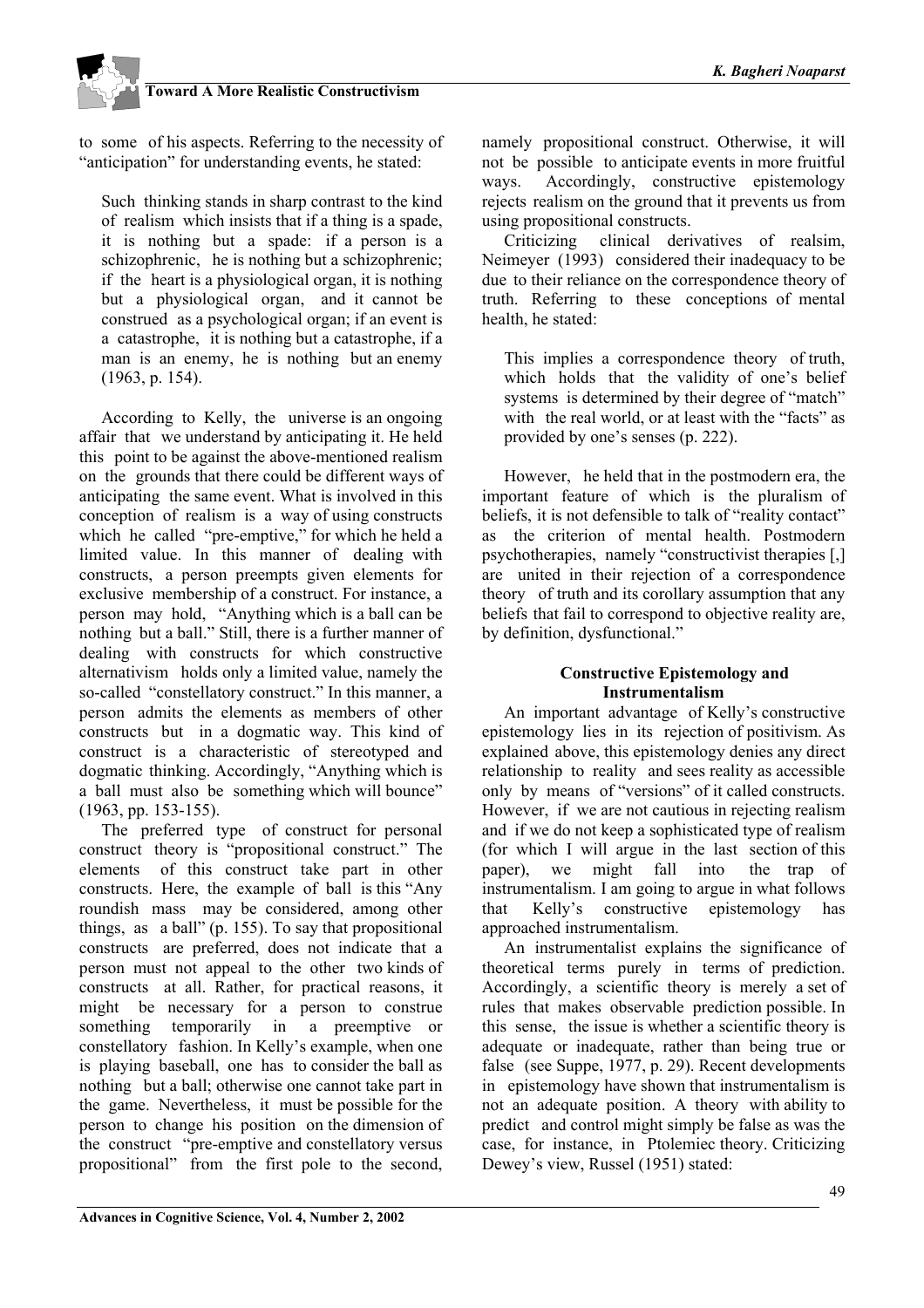Dr. Dewey and I were once in the town of Changsha during an eclipse of the moon; following immemorial custom, blind men were beating gongs to frighten the heavenly dog, whose attempt to swallow the moon is the cause of the eclipses. Throughout thousands of years, this practice of beating gongs has never failed to be successful; every eclipse has come to an end after a sufficient prolongation of the din. (p. 152).

Successes of a wrong theory might be due to what Rescher (1987) called nature's "error tolerance" (p. 75). That is to say, a theory might be successful in predicting and controlling events due to its being in the threshold of nature's tolerance, rather than being true. One might apply the flattheory of the earth in building making, with successful predications and controls. The latter work not because of the truth of the theory, rather because small flat-sizes are tolerable compared with the curvature of the earth. Hence, there will be no differences in considering the earth as being flat or curved. Furthermore, a theory's success might be ambiguous. Duhem made it clear that when a number of theories and related auxiliary hypotheses predict an event unsuccessfully, this falsification is only ambiguously attributable to the whole bound of theories and related auxiliary hypotheses. Rescher added to this point that we deal with the same kind of ambiguity where a number of theories and related auxiliary hypotheses are successful in a predication (1987, p. 71) . It follows that such a success does not indicate the truth of a scientific theory due to the ambiguity concerned.

A clear instance of instrumentalist constructivsm appeared in Van Fraassen's (1980) view. In what he called "constructive empiricism," Van Fraassen took a position that relied mainly on "empirical adequacy" as the criterion for epistemic virtue of theories. In this, he asserted, "I use the adjective 'constructive' to indicate my view that scientific activity is one of construction rather than discovery: construction of models that must be adequate to the phenomena, and not discovery of truth concerning the unobservable" (p. 5). In advancing constructs to explain phenomena, he suggested using "contrast sets" as a pragmatic requirement of explanation. Contrast sets mean that in explaining why "A did B in circumstances C," we need to ask why did A, rather than someone else, do B. Or why did A do B, rather than something else. Or why did A do B in circumstances C, rather than circumstances of a

different kind. (For criticisms of Van Fraassen's view, see, among others, Churchland, 1989; Rescher, 1987; and Salmon and Kitcher, 1989).

While there are some similarities between Kelly's constructivism and Van Fraassen's, the former does not embrace instrumentalism as widely as the latter does. Somewhat similar to Van Fraassen, Kelly suggested a contrastive nature for constructs, and a way for validating constructs, partly in terms of their consequences, which Van Fraassen called empirical adequacy. However, Kelly had a notion of truth in his theory which separated him from Van Fraassenian type of constructivism. Connected to this notion of truth, Kelly (1963) spoke of "successive approximations" to the reality:

The truths the theories attempt to fix are successive approximations to the larger scheme of things which slowly they help to unfold. Thus a theory is a tentative expression of what man has seen as a regular pattern in the surging events of life. But the theory, being itself an event, can in turn be subsumed by another theory, or by a superordinate part of itself, and that in turn can be subsumed by another. A theory is thus bound only by the construction system of which it is understood to be a part  $-$  and, of course, the binding is only temporary, lasting only as long as that particular superordinate system is employed (p. 19).

Because Kelly considered a theroy as being capable of capturing "the larger scheme of things," we cannot say that his view is purely instrumentalist. However, the profound influence of early pragmatists, and in particular Dewey's instrumentalism, on Kelly prepared him to approach instrumentalism. Even though early pragmatists had a notion of truth which separates them from instrumentalists, they shared with instrumentalists a definition of truth in terms of usefulness and workability of theories. In other words, according to this view, a theory is true because it works, rather than vice versa (see also Walker & Evers, 1988). However, as explained above, the workability of theory does not constitute its truth on the ground that there could be reasons, other than its being true, for a theory to work.

The influence of early pragmatists, particularly Dewey's instrumentalism, on Kelly's metatheory is clear. In his move from pragmatism to instrumentalism, Dewey considered a theory as a "plan of action" which will be regarded as useful if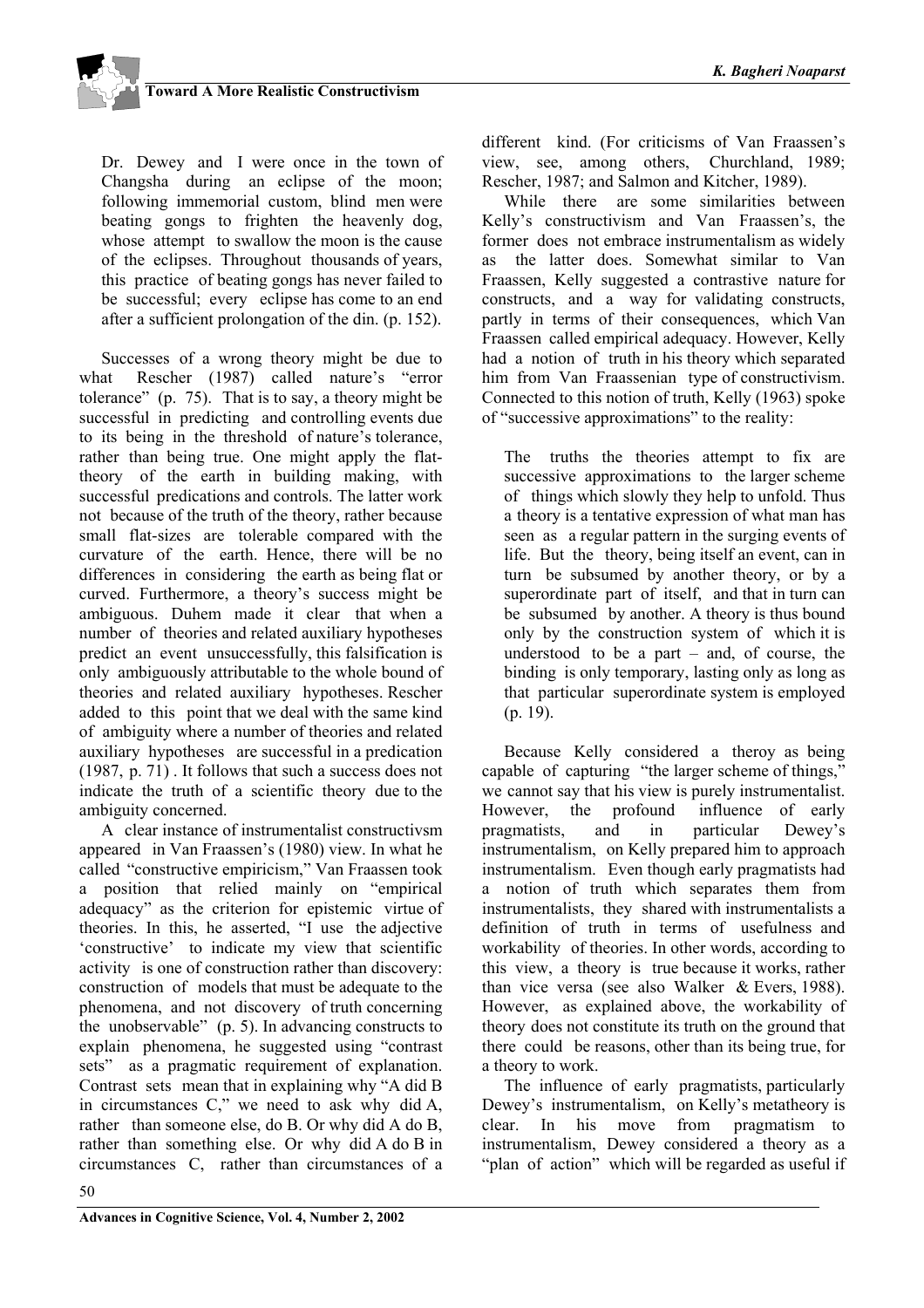it is successful in prediction and control. For Kelly, likewise, a construction is a plan of action. In this, Adams-Webber and Mancuso (1983) asserted, "Thus, according to Kelly's pragmatic logic, a construction is essentially a plan for action. As such, it is neither true nor flase, but rather more or less useful as an axis of reference for charting alternative courses of behavior" (pp. 7-8). This instrumentalistic characteristic of constructs clearly shows that the notion of truth is not essential for a construct system. What about the characteristic of coherence of a construct system? Can it be considered as a criterion of truth of the construct system? Undoubtedly, coherence is important for Kelly's view. Complicated kinds of coherence are explained in the fragmentation corollary in terms of which two apparently contradictory components at a level might turn out to be compatible at a higher level. However, as will be explained in the last section, coherence belongs to the theory of evidence rather than the theory of truth which deals with correspondence. It suffices to maintain here that while an incoherent system cannot be true, a coherent system is not necessarily true. Hence, the fragmentation corollary can help us in dismissing incoherent systems. However, it cannot show that a system is true on the grounds that it is coherent.

Kelly's adoption of another pragmatist's view, namely Pierce, in what he called "abduction" is also worth mentioning (see Warren, 1985, p. 255). Abduction, different from induction and deduction, indicates that if considering a hypothesis as being true renders a surprising fact predictable, then it will be reasonable to take the hypothesis as being true. Accordingly, if it turns out that a theory does not account for new facts any more, then we will need a new hypothesis to account for the new facts as well as the previously known facts. This is congruent with what Kelly (1970) called "reconstruction" to which he held everything to be always subject (p. 1).

Because of the influence of instrumentalism, Kelly gave an important place to prediction and control in both his metatheory and theory. That is why he considered control and prediction as the aim of science, where he stated, "As a scientist, man seeks to predict, and thus control, the course of events. It follows, then, that the constructs which he formulates are intended to aid him in his predictive efforts" (1963, p. 12). Also, that is the reason why prediction and control has such a predominant position in his theory that "a construct is tested in terms of its predictive efficiency" (p. 12) and that constructs acts as "controls that one places upon life

– the life within him as well as the life which is external to him" (p. 126).

Insofar as Kelly's constructive epistemology adopted the early pragmatists' notion of workability of theories, it approached instrumentalism and was made vulnerable to the same criticisms. A construct of construct system might be workable because of its being in the threshold of nature's or a social system's error tolerance rather than because of its being valid or true. Clever thieves' construction systems might work for a long time because of their being in the error tolerance threshold of society's law system. In other words, they have learned how to use their constructs safely.

Referring to the logical problems associated with direct confirmation explained by Popper (1963), Neimeyer (1993) suggested that it is not inconsistent with personal construct theory to account for disconfirmation of constructs. Distinguishing radical and personal constructivist approaches, Neimeyer stated that personal construct theory has less difficulties in accounting for invalidation of constructs than do radical constructivist views. This is because, according to Neimeyer, while radical approaches hold reality to be a function of linguistic matters, personal construct theory accepts ontological realism (p. 230). He is undoubtedly right in saying that personal construct theory faces less difficulties compared with radical views. However, ontological realism is not enough for escaping instrumentalism, as I will explain it in the next section. We also need to explain why it that a construct does not work, or how it is that the world says no to a construct. Is this a matter of correspondence or something else?

Concerning the other component of Kelly's criterion, namely coherence, it is clear that it is not, in itself, a sufficient condition for a construct system to be true. A fiction might have a coherent structure while it is not true. This is, perhaps, the reason why some Kellians prefer to talk of incoherence as indicative of falsity rather than of coherence as a criterion of truth. Adopting Popper, Rowe (1993) maintained: "Clarity and distinctness are not criteria of truth, but such things as obscurity and confusion indicate error. Similarly, coherence does not establish truth, but incoherence and inconsistency establish falsehood" (p. 21). On the other hand, Neimeyer holds an expanded view of coherence according to which the validation of constructs is a matter of coherence between the person's more abstract and more concrete constructions. In other words, "we ourselves define the 'observational'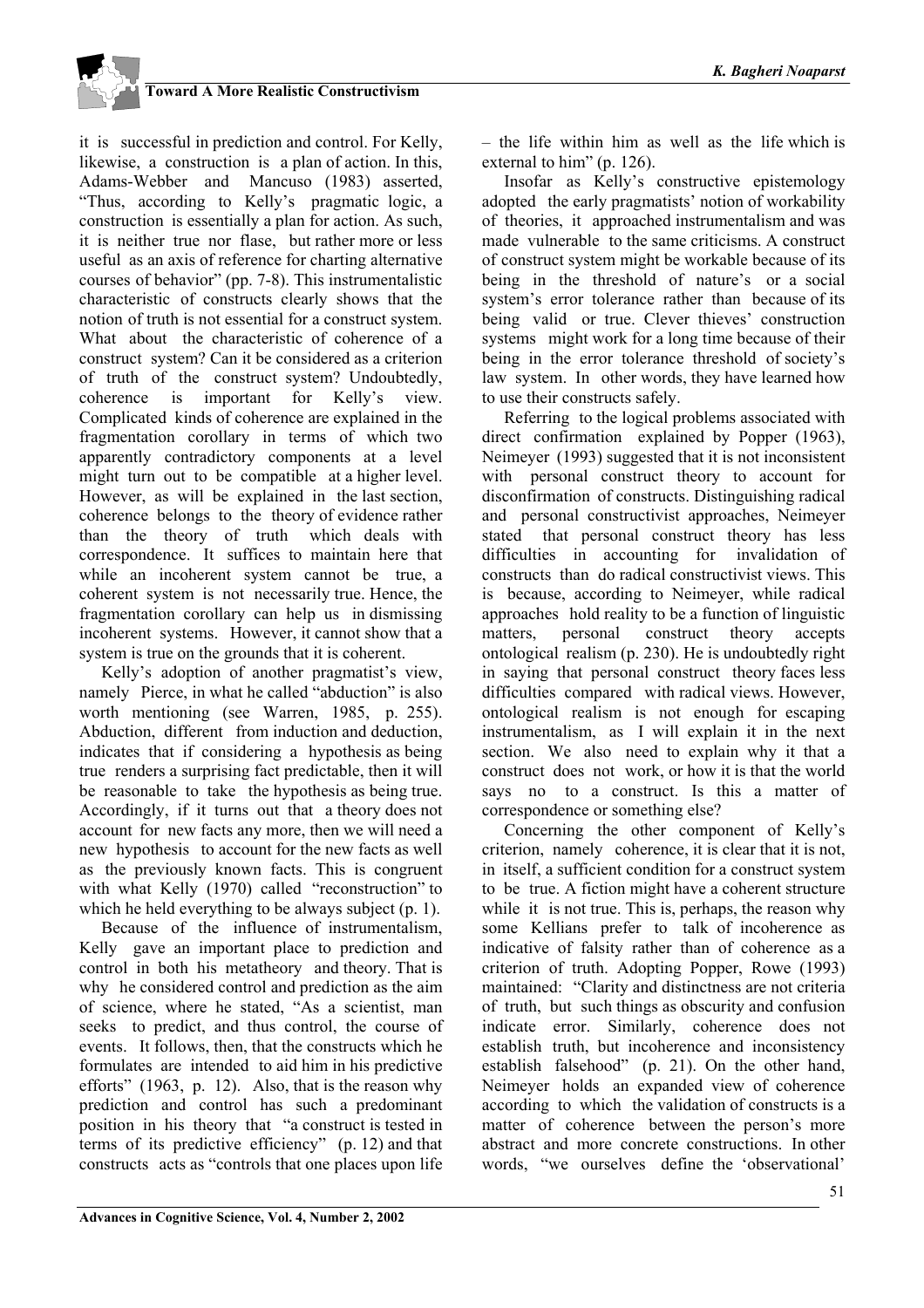

criteria by which our constructions will be validated" (Emphasis in the original).<sup>1</sup>

Workability and coherence combined go a step further in establishing the viability of construct. Accordingly, of two workable constructs, the one which is not enough for escaping instrumentalism. This is because we have chosen our previously validated constructs, with which we seek coherence for a new construct, on their workability. That is to say, workability has a primacy talk of coherence, while it is possible to grasp some workable constructs without holding coherence. The latter is clear in the case of the first established constructs of a construct system. This renders coherence reliant on workability. If the latter does not save us against instrumentalism, then the former will not either.

### **Sophisticated Realism and Constructivism**

I am now going to argue that Kelly's constructivism is not incompatible with a sophisticated kind of correspondence theory of truth and realism. Rather, Kelly's epistemology needs such a realistic component to avoid instrumentalism.

There has been an important epistemological development in recent times which has derived from sophisticated realism. Popper (1959), Quine (1960), Lakatos (1974), Hooker (1974), Bahskar (1975), and Churchland (1989), among others, have supported such a realistic position in somewhat different ways. Briefly, some tenets of sophisticated realism, in general, are (a) there is a real world independent of our theorizing, (b) our theories can account for this reality,  $(c)$  fact – theory distinctions are not acceptable, (d) any simple correspondence between our theories and reality is rejected, and (e) our true sentences correspond to the reality of the world captured by our best theories.

Kelly's constructivism is compatible with this sophisticated realism. For showing this compatibility, however, I do not think that we can appeal to arguments of the kind W. G. Warren (1985) suggested. From an epistemological perspective, W. G. Warren stated, realism is not incompatible with Kelly's view. This is because, according to him, Kelly saw no problem in accepting independent reality of the world which we try to approach by our ontological realism, which Kelly admitted. However, as Tarski (1944) showed, we cannot account for epistemological realism merely by appealing to ontological realism. The belief that

52

 $\overline{a}$ 

there is a real world does not make it clear how we can know that we are aproaching it by our conceptions of the real world, and in fact in what sense we hold that our conceptions or experiences are realistic. In other words, what we need to deal with is an epistemological question in providing a more adequate criterion of truth and / or approaching it. A mere coherence theory of truth or a combination of such a conception with an idea of workability is not enough for escaping instrumentalism as explained above. Normally, in this case, realistic views appeal to the correspondence theory of truth. This criterion is not necessarily of a naïve kind that seeks a correspondence between statements, on the one hand, and facts, on the other. This would be possible only in embracing an extremely passive, pictorial theory of mind. Contrary to this naïve conception, Tarski suggested that for holding correspondence, we need a metalanguage, a language in the context of which we can talk about language. In such as context, correspondence occurs between a statement and a purported fact. Hence, there is no problem in talking of correspondence if we say: "Gras ist grun" is true if and only if grass is green. Here, the quotation in German is a name of a statement which corresponds to a purported fact (grass is green) in the context of a metalanguage, namely English. We use the predicated is true as a metalinguistic device of disquotation. Even if we assert the qotation in English, we must distinguish the levels of language and metalanguage. Hence, if we say: "Grass is green" is true if and only if grass is green. Here also the quotation belongs to the level of metalanguage. This theory of correspondence is called a "disquotational" theory of truth because correspondence occurs through the disquotation of a statement in the context of a metalanguage which includes the content of the statement as a purported fact. In this way, this correspondence theory of truth avoids the problem associated with naïve realism, namely the impossibility of correspondence between a statement and a fact. At the same time, this theory avoids the problem associated with coherence theories of truth, namely the possibility of the whole coherent system being untrue as is the case in a fiction. It is worth saying that this correspondence theory of truth cannot be reduced to a coherence theory. What is involved in coherence is a matter of fitness and match. In other words, two components of a coherent system might be quite different things even though they are not contradictory, and there exists a match between them. In correspondence,

 $<sup>1</sup>$  I have taken this notion from Neimeyer's comments on this</sup> paper.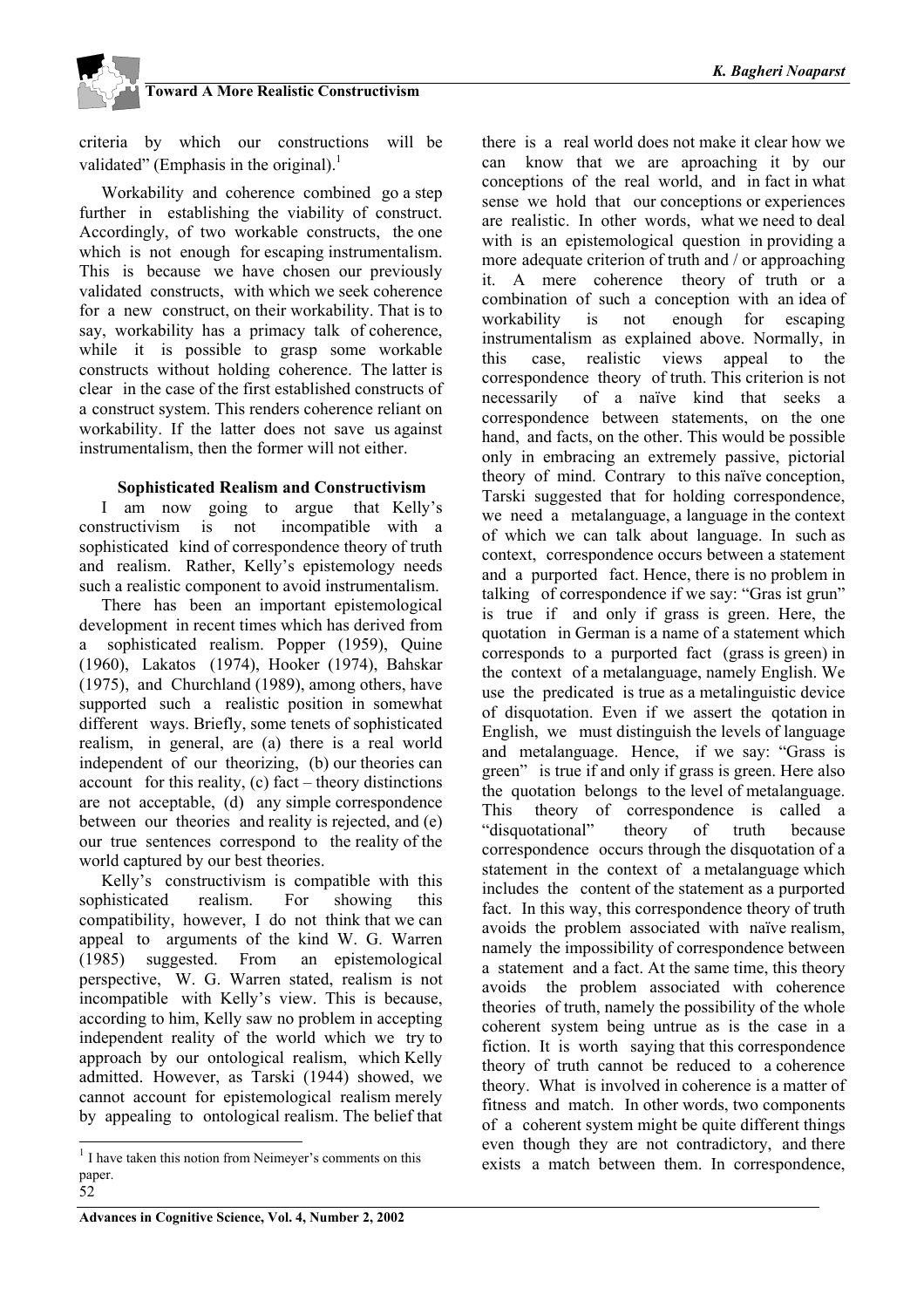

however, an identity is involved in the two things concerned as is the case in two statements stated in different languages but which have the same content, as in two synonyms.

In accounting for the compatibility of Kelly's constructivism and realism, it is important, first, to note that the realism which is incompatible with his constructivism is either a radical reductionism explained above (pp. 10-11), or a naïve kind of realism which suggests a copy correspondence theory of truth. By its nature, this kind of constructivism rejects radical reductionism because it confines us to a narrow conception of objectivity which reduces the person to its organism. Also, the naïve conception of correspondence theory of truth is incompatible with Kelly's constructivism because that conception ignores the "proactivity" (Neimeyer & Feixas, 1990, p. 7) of the mind that this constructivism requires. Even though Neimeyer (1993) undermines the correspondence theory of truth in general, I think what he means is the naïve conception of correspondence. He does not mention whether there is a possible unproblematic conception of correspondence. Because the notion of correspondence is essential for realistic views, we need to distinguish sophisticated and naïve conceptions of correspondence. On the other hand, as explained above, it is important to note that correspondence is not reducible to coherence, which might be held in the whole system of a theory by means of fitness among its different components.

A sophisticated conception of realism and a correspondence theory of truth is not incompatible with Kelly's constructivism. Some new conceptions of pragmatism have provided the suitable grounds for resolving possible incompatibilities. Quine (1960) suggested a neopragmatism that "Rejects Dewey's instrumentalism and theory of truth" (Walker & Evers, 1984, p. 23) and embraces realism. We can replace the reliance of Kelly's constructivism on early pragmatism with this new conception of pragmatism. This view has incorporated the pragmatist notion of coherence along with the realist notion of correspondence. It, however, rejects workability of theories as indicating their truth.

As Quine (1960) made it clear, for providing an adequate notion of truth, we need to distinguish our theory of evidence and theory of truth. Both workability and coherence constitute a theory of evidence instead of dealing with truth. Referring to this point, Evers (1987) asserted:

Once the theory of evidence has done its work in adjudicating the merits of rival global theories, we can then trun to the resulting preferred theory (if such there be) and use its internal structure, its own theoretical resources, to determine the connections between sentences and the world; to determine, in short, the details of correspondence truth (p. 11).

Accordingly, we choose a theory among the rival theories because of its "empirical adequacy" in prediction and control, as well as its "superempirical virtues," such as simplicity, coherence, and explanatory power. All these elements belong to the realm of theory of evidence. That is to say, any theory for which there are more pieces of evidence has as better chance of grasping reality. To call the mentioned elements evidence helps us avoid instrumentalism. For the instrumentalist tendency of early pragmatists, a theory is true because it works, rather than vice versa. In contrast, according to realism, the workability of a theory is a piece of evidence for its truth. In the long run, successful theory is true because of its grasp of reality, instead of being true because of its being successful. While we can say that if a theory works, it has necessarily got a real grasp of reality.

At the next step, namely when we deal with the theory of truth, we can use the chosen theory to maintain what exists in the world and to what our true sentences correspond. In other words, our best theory is a metalanguage that has a grasp of reality. In the context of this metalanguage, we can talk of correspondence of our sentences to this grasp. One might say that this notion of truth is intratheoretic and subjective while we need an objective view of truth. If by objective truth one means a correspondence between our statements and facts, this obviously leads to a naïve conception of realism which fails to account for such a correspondence. Correspondence is an intratheoretic matter given that facts are theory-laden. At the same time, this does not indicate a merely subjective view on the ground that our best theory is one which is supported by the most pieces of existing evidence. An advantage of this view is that in facing persistent counterevidence (in the long run, according to Lakatos), the theory's grasp of reality undergoes change and the previous correspondences no longer hold. That is to say, this view accounts for approaching reality. The process of approaching is the constant correction of the theory's grasp. However, in the case of workability thesis, when a theory works, this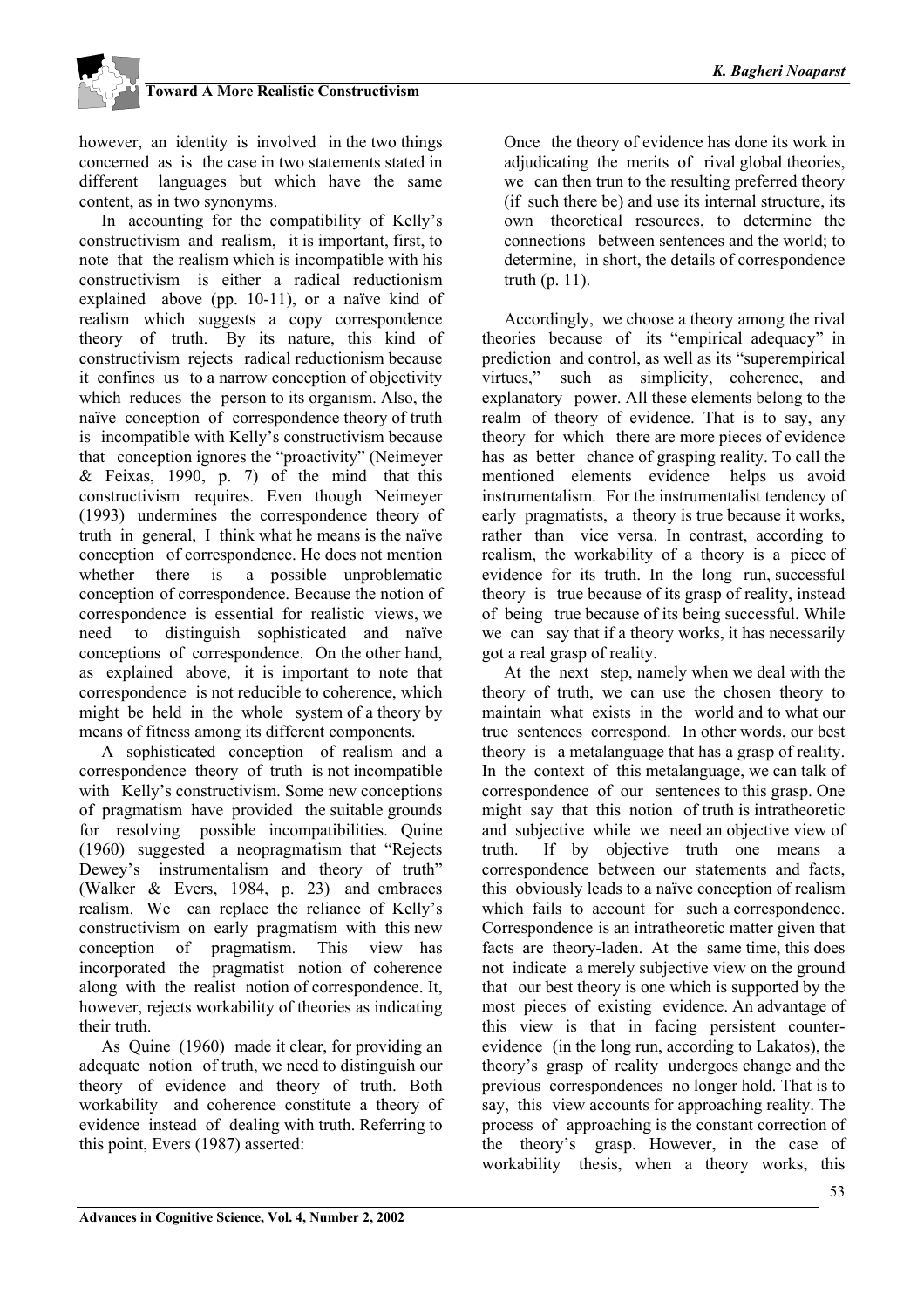

amounts to saying that it is true. Neglecting the point that this conception cannot account for a correspondence between statements and facts, when a theory no longer works, we have to say that what once was true is not true now. Whereas, a more defensible position is what the realist view maintains, namely that the theory was not true even when it was working: that is to say, it had no grasp of reality. Accordingly, it would be reasonable to evaluate a previous theory's grasp of reality in comparison with existing theories and in the light of existing evidence, and in fact this is the way realists accounts for the progress in science. There would be no problem in assuming that an existing theory might, in turn, be found to be untrue in some respects in the future. Whenever a theory's grasp of reality, and hence its suggested correspondences between the statements and the purported facts, undergo change, a closer conception to the reality and a stronger theory of truth with a further set of correspondences could be held, provided that the new theory has more pieces of evidence.

As is clear, this conception is different from the traditional naïve realism as well as instrumentalism. It is different from the traditional naïve realism because the latter relies principally on correspondence rather than coherence as well. Furthermore, naïve realism indicates a direct correspondence of ideas to things and events. As explained above, because of the problems associated with this conception of correspondence, Tarski (1944) suggested that we can hold correspondence only when we account for it in terms of a metalanguage. Quine has absorbed this Tarskian notion in his suggestion because, according to it, correspondence is between our true sentences and the account that our best theories suggest of the world. Quine's suggestion is also clearly different from instrumentalism which relies solely on the workability of theories along with a restricted conception of coherence that excludes correspondence.

### **Conclusion**

Kelly's constructive epistemology needs to transcend its background of instrumentalism arising from Dewey's influence. What enables us to well avoid instrumentalism is a notion of truth that incorporates both coherence and correspondence. If we were to abandon coherence, we would have to embrace the naïve conception of realism, while by abandonning correspondence we would have to embrace instrumentalism because we would have to

consider the workability of a theory or a construction system and its coherence with previously successful ones as constituting the turth of a given theory or construction system.

Such a realistic constructivism privides a more satisfactory conception of personal constructs. According to this view, we no longer think that personal constructs are either true nor false, rather they are divided into true and false in accordance with the grasp of reality reflected in our best theories. In other words, having provided a theory of truth, we are ready to compare different personal constructs with the grasp of reality involved in the theory in terms of their correspondence with that grasp. Furthermore, this conception of constructivism makes it possible to talk of the approximation of personal constructs to reality. Having provided a conception of correspondence, not only have we avoided instrumentalism, but also talking of approximation makes more sense. This is because our best theories provide an account of the world with reference to which we an talk of more or less approximate personal constructs. In this sense, more valid personal constructs are those that are more approximate, that is, more correspondent to the reality.

However, the division of personal constructs into true and false does not imply a fixed and static view of personal constructs, nor does it fail to take the individual's personal constructs seriously. This does not imply a static view because parallel to the developments of or best theories, the truth or falsehood of personal constructs might be altered. And, in fact, only such a dynamic view of truth is consistent with the sophisticated relism as explained above.

Nor does this position imply that clinicians must impose their own conceptions on the individual's constructs and not care about them. Clinicians who work according to a highly sophisticated theory must always expect to face counter-evidence and be prepared to modify their theories and their underlying grasp of reality. And an important source of this kind of counter-evidence for the therapist's theory is the client. It is quite consistent with the sophisticated realism to expect that the therapist's theory is altered or falsified by means of some new evidence from the client. However, according to sophisticated realism, the therapist who is equipped with a strong theory, or rather with our best theory, is in a better position to evaluate the client's personal constructs in terms of their truth or falsehood by reference to the theory's grasp of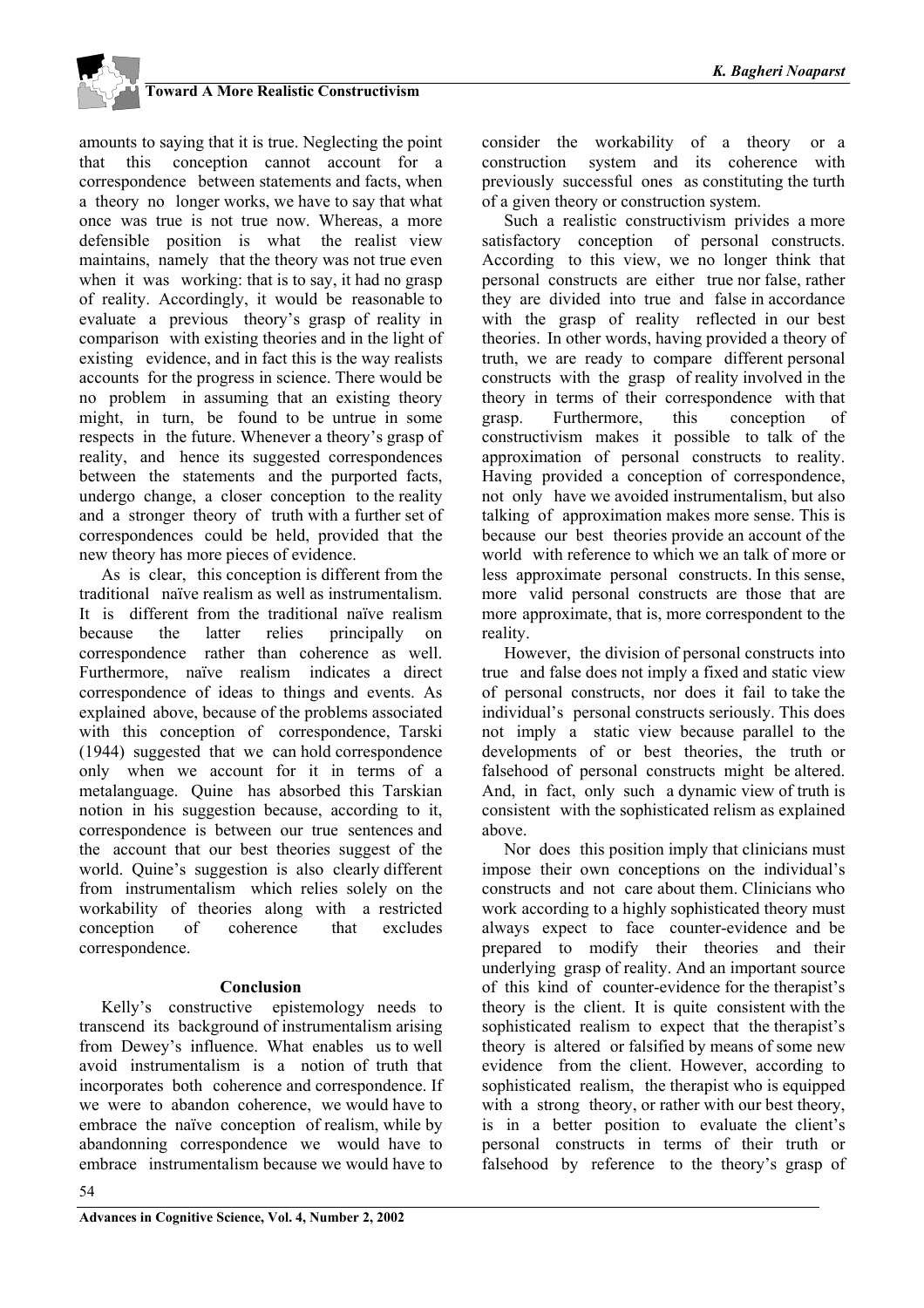reality, the reality of the human as well as the physical world.

One might say that the reality for the client might be different from the reality for the therapist and, consequently, the client is the person who can decide what enables him or her to adjust to the reality concerned (see Winter, 1992). This can be true only when the therapist's theory is so uncomprehensive that it cannot interpret the client's possible grasps of reality or predict what consequences they might face. This is particularly so because, according to sophisticated realism, therapy is not merely a matter of adjustment. It is, in fact, instrumentalism that equates therapy and adjustment because what is vital for the instrumentalist is the workability of constructs. However, according to sophisticated realism, workability is not enough for evaluating the adequacy of personal constructs as it is clear in what psychoanalysis calls "defence mechanisms." These mechanisms are, in fact, workable constructs that enable the person to adjust even though they might work only temporarily. Sophisticated realism, on the other hand, requires that we evaluate personal constructs in terms of their correspondence with the grasp of reality involved in our adequate or best theories. That is to say, the personal constructs in terms of their correspondence with the grasp of reality involved in our adequate or best theories. That is to say, the personal constructs will be evaluated in terms of their degree of truth or falsehood and will be altered accordingly.

One might think that, in this way, that the therapist's underlying theory will be persistent against counter – evidence from the client and could not be easily changed. Has not this always been the case in other branches of science as well? It has been a familiar observation in the history of science that the "hare core" of an adequate theory, to put it in Lakatos's terms, persists against counter-evidence. Only when such a theory faces a large number of pieces of counter-evidence and a more adequate rival theory which can account for the counterevidence, are we in a position to leave the previous theroy and embrace the new one. Why should we think that psychology and its related fields such as psychotherapy are exceptions?

As has been clear by now, realistic constructivism will have different therapeutic and educational implications. By using the correspondence rule that realistic constructivism suggests, a therapist or a teacher will have more active and more difinite roles to play in altering the person's false constructs. This is because, according to the conception of correspondence, only those personal conceptions or constructs which are valid, defensible, and reliable correspond to reality. As a consequence, the issue in psychotherapy, as well as education, will be whether clients' or the teacher will try to provide necessary situations for showing possible misrepresentations involved in the person's constructs. In effect, therapists or teachers prepare suitable grounds on which their clients or students can change their constructs to indicate correct representations of, or correspond to, reality. This reality, as well as correspondence to it, is but a dynamic parallel to the development of our best theories.

## *REFRENCES*

Adams – Webber, J., & Mancuso, J. C. (1983). The pragmatic logic of personal construct psychology. In J. Adams- Webber & J. C. Mancuso (Eds.), *Applications of personal construct psychology* (pp. 1-10). New york: Academic Press.

Bhaskar, R. (1975). *A realist theory of science.* First Edition Leeds: Leeds Books.

Churchland, P. M. (1989). *A neurocomputational perspective: The nature of mind and the structure of science*.The MIT Press.

Evers, C.W. (1987). Naturalism and philosophy of education. *Educational philosophy and Theory, 19*(2), 11-21.

Feyerabend, P. (1975). *Against method*. London: New Left Books.

Fransella, F. (1988). PCP: Still radical thirty years on? In F. Fransella & L.F. Thomas (Eds.), *Experimenting with personal construct psychology.* London: Routledge and Kegan Paul.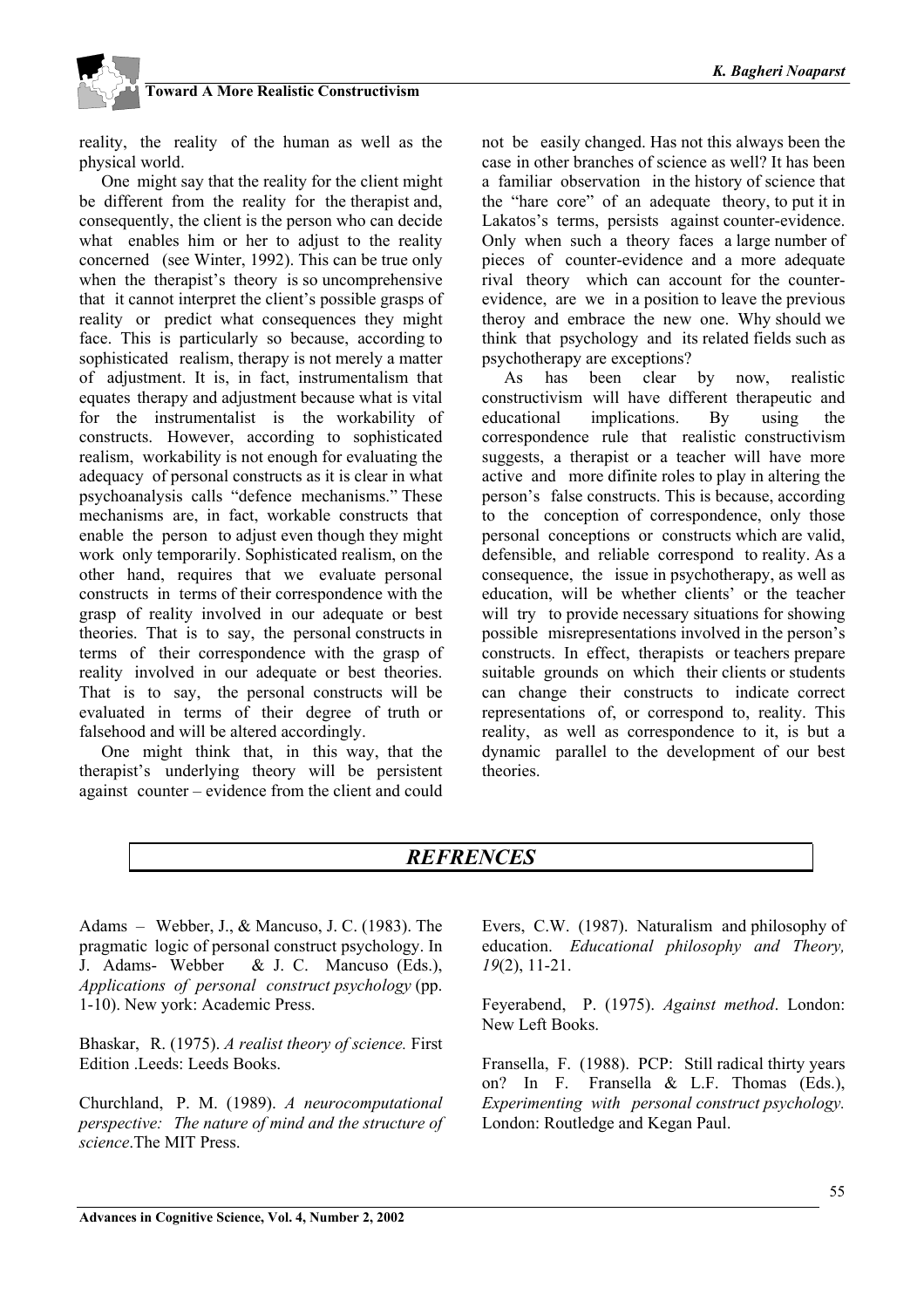

Hinkle, D. N. (1970). The game of personal constructs. In D. Bannister (Ed*.*), *Perspectives in personal construct theory* (pp. 91-110). London: Academic Press.

Hogan, R. (1976). *Personality theory: The personological tradition.* Englewood Cliffs, N. J.: Prentice-Hall.

Hooker, C. A. (1974). Systematic realism*. Synthesis*, *26*, 409-497.

Kelly, G. A. (1955). *The psychology of personal constructs.* New York: Norton.

Kelly, G. A. (1963). A theory of personality: *The psychology of personal cosntructs.* New York: Norton .

Kelly, G. A. (1969). Man's constructions of his alternatives. In B. Maher (Ed.), *Clinical psychology and personality* (pp. 66-93). New York: Kreiger.

Kelly, G. A. (1970). A brief introduction to personal cosntruct theory. In D. Bannister (Ed.), *Perspectives in personal construct theory* (pp. 1-29). London: Academic Press.

Kuhn, T. S. (1970). The structure of scientific revolutions  $(2<sup>nd</sup>$  ed.). Chicago: University of Chicago Press.

Lakatos, I. (1974). Falsification and the methodology of scientific research programmes. In I. Lakatos & A. Musgrave (Eds.), *Criticism and the growth of knowledge* (pp. 91-196). London: Cambridge University Press.

McWilliams, S. A. (1988). On becoming a personal anarchist. In F. Fransella, & L. Thomas (Eds.), *Experimenting with personal cosntruct psychology* (pp. 17-25). London: Routhledge & Kegan Paul.

Mahoney, M. J. (1988). Constructivist metatheory I: Basic features and historical foundations*. International Journal of Personal Construct Psychology,* 1, 1-35.

Mancini, F., & Semerari, A. (1988). Kelly and Popper: A constructive view of knowledge. In F. Fransella, & L. Thomas (Eds.), *Experimenting with personal construct psychology* (pp. 69-79). London: Routhledge & Kegan Paul.

Neimeyer, R. A. (1993). An appraisal of constructivist psychotherapies. *Journal of Consulting and Clinical Psychology*, *61*(2), 221-234.

Neimeyer, R. A., & Feixas, G. (1990). Constructivist contributions to psychotherapy integration. *Journal of Integrative and Eclectic Psychotherapy, 9*, 4-20.

Novak, J. M. (1983). Personal construct theory and other perceptual pedagogies. In J. Adams- Webber & J.C. Mancuso (Eds.), *Applications of personal construct theory.* New York: Academic Press.

Piaget, J. (1972). *The principles of genetic epistemology.* In W. Mags, trans. London: Routledge & Kegan Paul.

Popper, K. R. (1959). *The logic of scientific discovery.* London: Basic Books.

Ppper, K. R. (1963). *Conjectures and refutations.* London: Routhledge & Kegan pual.

Quine, W. V. (1960). *Word and object*. Cambridge, Massachusetts: MIT Press.

Rescher, N. (1987). *Scientific realism.* Boston: D. Reidel Publishing Company.

Rowe, D. (1993). *The importance of personal construct psychology.* Paper presented at the Tenth International Congress on Personal Construct Psychology, Townsville, Queensland.

Russel, B. (1951). Dewey's new logic. In P. Schilpp (Ed.), *The philosophy of John Dewey*  $(2^{nd}$  ed., pp. 143-159). New York: Tudor Publication Company.

Salmon, P. (1970). A psychology of personal growth. In D. Bannister (Ed.), *Perspectives in personal construct theory* (pp. 197-221). London: Academic Press.

Salmon, W.C., & Kitcher, P. (1989). Four decades of scientific explanation. In W. C. Salmon & P. Kitcher (Eds*.*), *Scientific explanation. Minnesota studies in the philosophy of science Vol. XIII*. University of Minnesota Press.

Silvern, L. (1990). A hermeneutic account of clinical psychology: Strengths and limits. *Philosophical Psychology, 3*, 5-27.